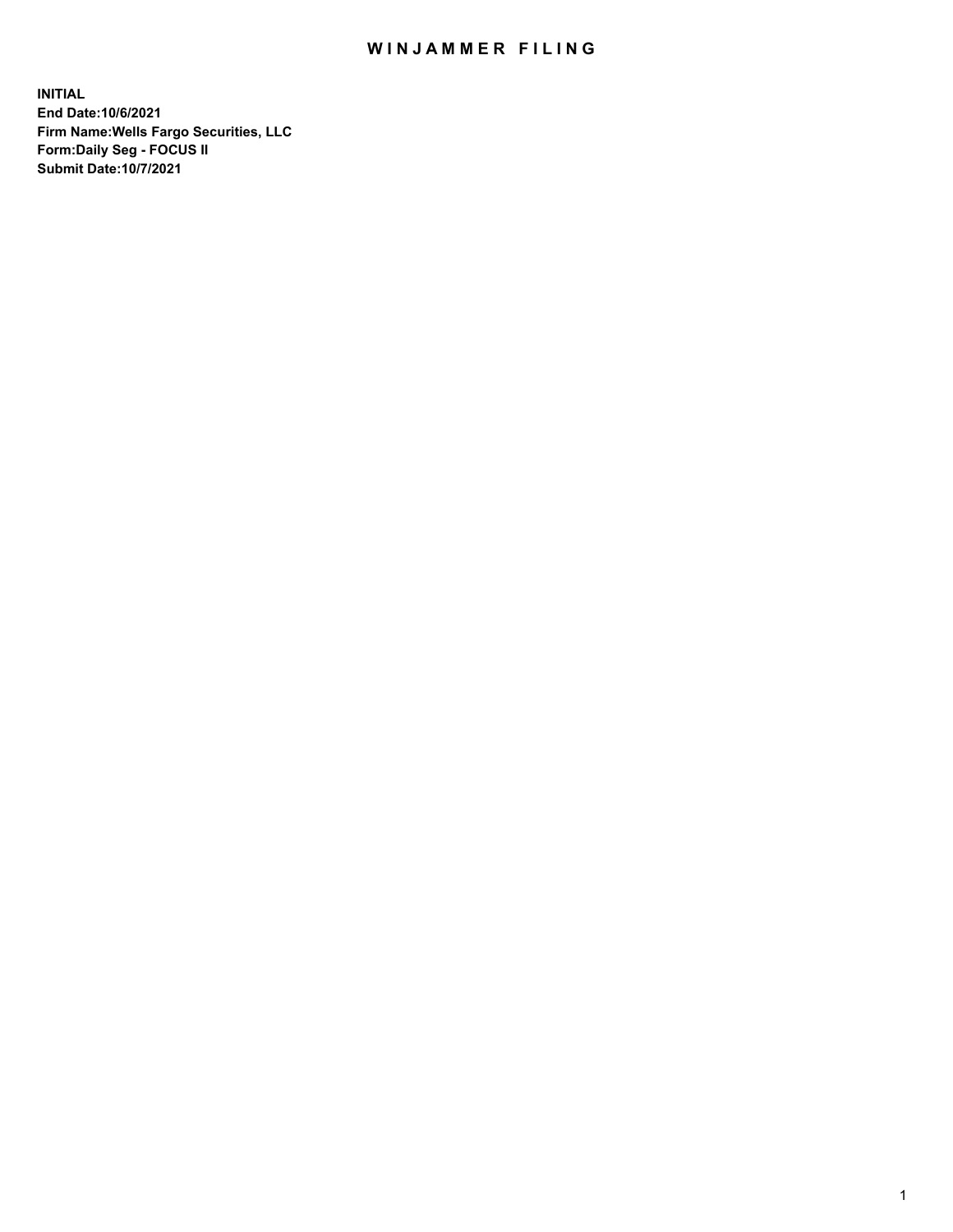**INITIAL End Date:10/6/2021 Firm Name:Wells Fargo Securities, LLC Form:Daily Seg - FOCUS II Submit Date:10/7/2021 Daily Segregation - Cover Page**

| Name of Company                                                                                                                                                                                                                                                                                                                | <b>Wells Fargo Securities LLC</b>                          |
|--------------------------------------------------------------------------------------------------------------------------------------------------------------------------------------------------------------------------------------------------------------------------------------------------------------------------------|------------------------------------------------------------|
| <b>Contact Name</b>                                                                                                                                                                                                                                                                                                            | <b>James Gnall</b>                                         |
| <b>Contact Phone Number</b>                                                                                                                                                                                                                                                                                                    | 917-699-6822                                               |
| <b>Contact Email Address</b>                                                                                                                                                                                                                                                                                                   | james.w.gnall@wellsfargo.com                               |
| FCM's Customer Segregated Funds Residual Interest Target (choose one):<br>a. Minimum dollar amount: ; or<br>b. Minimum percentage of customer segregated funds required:% ; or<br>c. Dollar amount range between: and; or<br>d. Percentage range of customer segregated funds required between:% and%.                         | 125,000,000<br><u>0</u><br>0 <sub>0</sub><br>00            |
| FCM's Customer Secured Amount Funds Residual Interest Target (choose one):<br>a. Minimum dollar amount: ; or<br>b. Minimum percentage of customer secured funds required:%; or<br>c. Dollar amount range between: and; or<br>d. Percentage range of customer secured funds required between:% and%.                            | 35,000,000<br><u>0</u><br>0 <sub>0</sub><br>0 <sub>0</sub> |
| FCM's Cleared Swaps Customer Collateral Residual Interest Target (choose one):<br>a. Minimum dollar amount: ; or<br>b. Minimum percentage of cleared swaps customer collateral required:% ; or<br>c. Dollar amount range between: and; or<br>d. Percentage range of cleared swaps customer collateral required between:% and%. | 360,000,000<br><u>0</u><br>00<br>00                        |

Attach supporting documents CH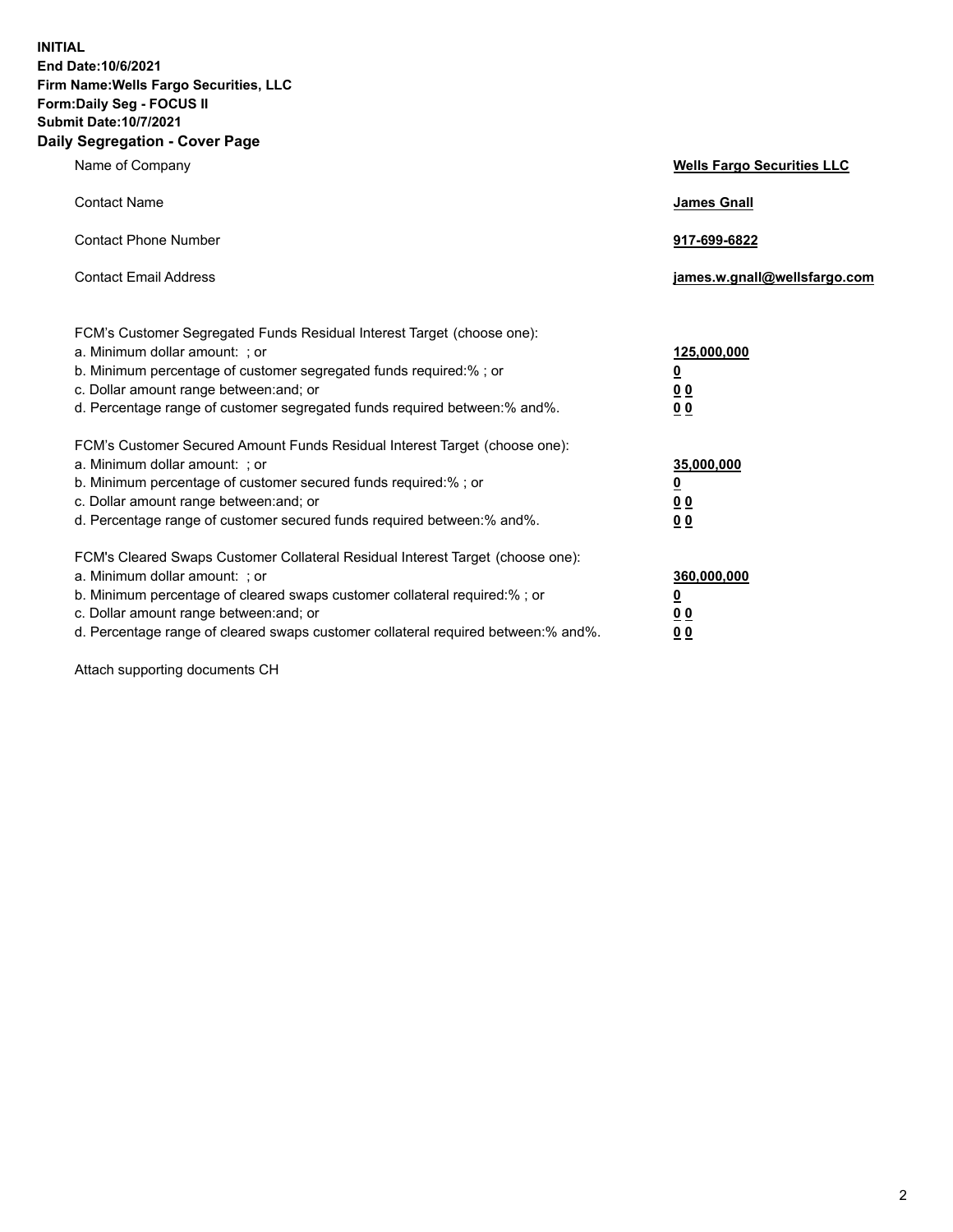**INITIAL End Date:10/6/2021 Firm Name:Wells Fargo Securities, LLC Form:Daily Seg - FOCUS II Submit Date:10/7/2021**

## **Daily Segregation - Secured Amounts**

|    | Foreign Futures and Foreign Options Secured Amounts                                         |                                    |
|----|---------------------------------------------------------------------------------------------|------------------------------------|
|    | Amount required to be set aside pursuant to law, rule or regulation of a foreign            | $0$ [7305]                         |
|    | government or a rule of a self-regulatory organization authorized thereunder                |                                    |
| 1. | Net ledger balance - Foreign Futures and Foreign Option Trading - All Customers             |                                    |
|    | A. Cash                                                                                     | 344,919,453 [7315]                 |
|    | B. Securities (at market)                                                                   | 210,002,485 [7317]                 |
| 2. | Net unrealized profit (loss) in open futures contracts traded on a foreign board of trade   | 6,093,324 [7325]                   |
| 3. | Exchange traded options                                                                     |                                    |
|    | a. Market value of open option contracts purchased on a foreign board of trade              | 1,206,357 [7335]                   |
|    | b. Market value of open contracts granted (sold) on a foreign board of trade                | -240,132 [7337]                    |
| 4. | Net equity (deficit) (add lines 1. 2. and 3.)                                               | 561,981,487 [7345]                 |
| 5. | Account liquidating to a deficit and account with a debit balances - gross amount           | 2,991,459 [7351]                   |
|    | Less: amount offset by customer owned securities                                            | -2,985,503 [7352] 5,956 [7354]     |
| 6. | Amount required to be set aside as the secured amount - Net Liquidating Equity              | 561,987,443 [7355]                 |
|    | Method (add lines 4 and 5)                                                                  |                                    |
| 7. | Greater of amount required to be set aside pursuant to foreign jurisdiction (above) or line | 561,987,443 [7360]                 |
|    | 6.                                                                                          |                                    |
|    | FUNDS DEPOSITED IN SEPARATE REGULATION 30.7 ACCOUNTS                                        |                                    |
| 1. | Cash in banks                                                                               |                                    |
|    | A. Banks located in the United States                                                       | 190,404,412 [7500]                 |
|    | B. Other banks qualified under Regulation 30.7                                              | 23,140,953 [7520] 213,545,365      |
|    |                                                                                             | [7530]                             |
| 2. | Securities                                                                                  |                                    |
|    | A. In safekeeping with banks located in the United States                                   | 134,016,287 [7540]                 |
|    | B. In safekeeping with other banks qualified under Regulation 30.7                          | 0 [7560] 134,016,287 [7570]        |
| 3. | Equities with registered futures commission merchants                                       |                                    |
|    | A. Cash                                                                                     | 8,075,012 [7580]                   |
|    | <b>B.</b> Securities                                                                        | 95,998,603 [7590]                  |
|    | C. Unrealized gain (loss) on open futures contracts                                         | 30,189,550 [7600]                  |
|    | D. Value of long option contracts                                                           | 1,206,357 [7610]                   |
|    | E. Value of short option contracts                                                          | -240,132 [7615] 135,229,390 [7620] |
| 4. | Amounts held by clearing organizations of foreign boards of trade                           |                                    |
|    | A. Cash                                                                                     | $0$ [7640]                         |
|    | <b>B.</b> Securities                                                                        | $0$ [7650]                         |
|    | C. Amount due to (from) clearing organization - daily variation                             | $0$ [7660]                         |
|    | D. Value of long option contracts                                                           | $0$ [7670]                         |
|    | E. Value of short option contracts                                                          | 0 [7675] 0 [7680]                  |
| 5. | Amounts held by members of foreign boards of trade                                          |                                    |
|    | A. Cash                                                                                     | 30,989,974 [7700]                  |
|    | <b>B.</b> Securities                                                                        | 200, 102, 477 [7710]               |
|    | C. Unrealized gain (loss) on open futures contracts                                         | -43,995,560 [7720]                 |
|    | D. Value of long option contracts                                                           | $0$ [7730]                         |
|    | E. Value of short option contracts                                                          | 0 [7735] 187,096,891 [7740]        |
| 6. | Amounts with other depositories designated by a foreign board of trade                      | 0 [7760]                           |
| 7. | Segregated funds on hand                                                                    | $0$ [7765]                         |
| 8. | Total funds in separate section 30.7 accounts                                               | 669,887,933 [7770]                 |
| 9. | Excess (deficiency) Set Aside for Secured Amount (subtract line 7 Secured Statement         | 107,900,490 [7380]                 |
|    | Page 1 from Line 8)                                                                         |                                    |

- 10. Management Target Amount for Excess funds in separate section 30.7 accounts **35,000,000** [7780]
- 11. Excess (deficiency) funds in separate 30.7 accounts over (under) Management Target **72,900,490** [7785]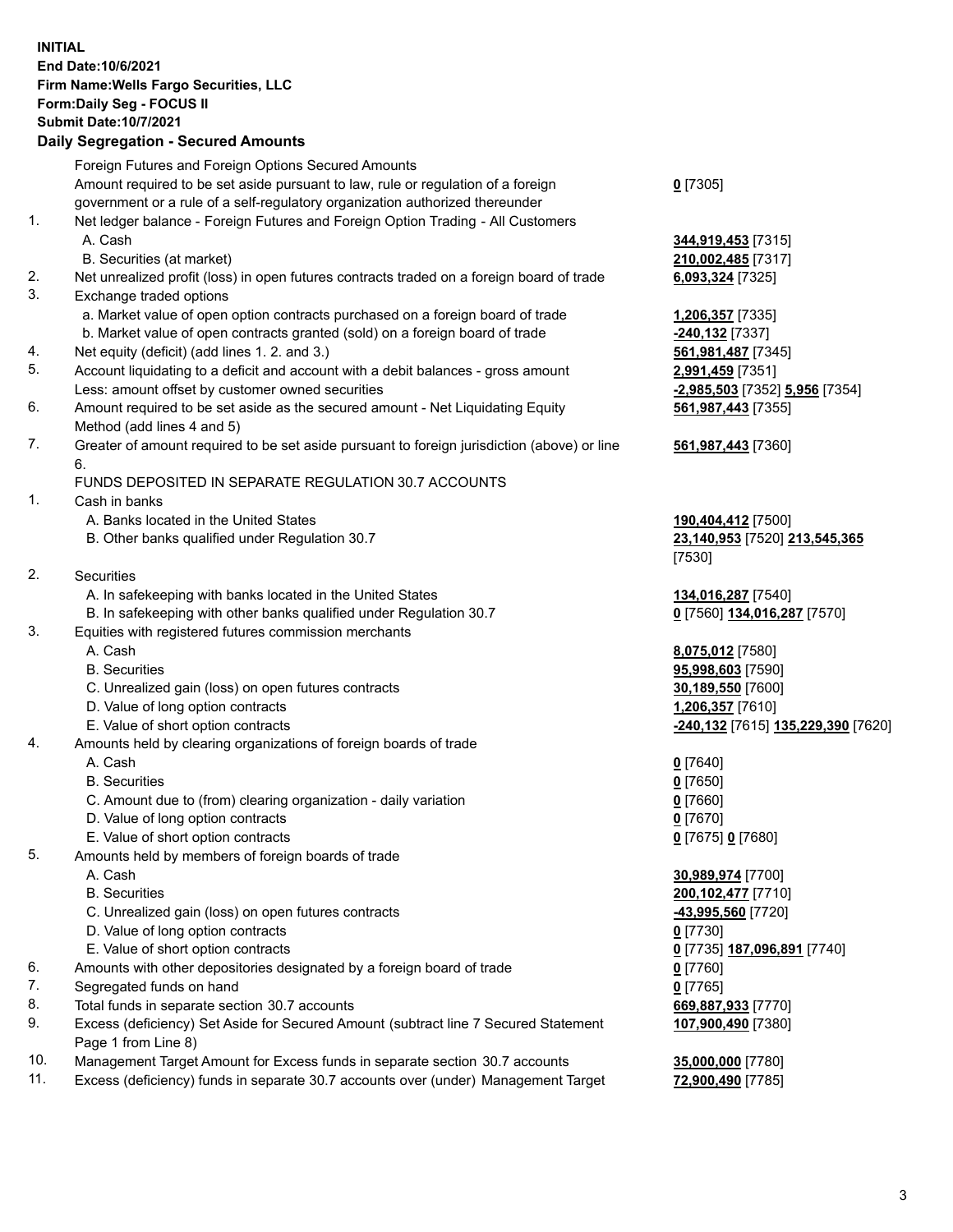**INITIAL End Date:10/6/2021 Firm Name:Wells Fargo Securities, LLC Form:Daily Seg - FOCUS II Submit Date:10/7/2021 Daily Segregation - Segregation Statement** SEGREGATION REQUIREMENTS(Section 4d(2) of the CEAct) 1. Net ledger balance A. Cash **3,507,587,025** [7010] B. Securities (at market) **1,739,060,109** [7020] 2. Net unrealized profit (loss) in open futures contracts traded on a contract market **-169,441,161** [7030] 3. Exchange traded options A. Add market value of open option contracts purchased on a contract market **2,557,595,664** [7032] B. Deduct market value of open option contracts granted (sold) on a contract market **-2,471,944,139** [7033] 4. Net equity (deficit) (add lines 1, 2 and 3) **5,162,857,498** [7040] 5. Accounts liquidating to a deficit and accounts with debit balances - gross amount **73,647,020** [7045] Less: amount offset by customer securities **-72,815,677** [7047] **831,343** [7050] 6. Amount required to be segregated (add lines 4 and 5) **5,163,688,841** [7060] FUNDS IN SEGREGATED ACCOUNTS 7. Deposited in segregated funds bank accounts A. Cash **223,554,860** [7070] B. Securities representing investments of customers' funds (at market) **680,330,713** [7080] C. Securities held for particular customers or option customers in lieu of cash (at market) **185,400,061** [7090] 8. Margins on deposit with derivatives clearing organizations of contract markets A. Cash **2,631,339,855** [7100] B. Securities representing investments of customers' funds (at market) **299,732,932** [7110] C. Securities held for particular customers or option customers in lieu of cash (at market) **1,553,660,048** [7120] 9. Net settlement from (to) derivatives clearing organizations of contract markets **10,367,103** [7130] 10. Exchange traded options A. Value of open long option contracts **2,557,595,664** [7132] B. Value of open short option contracts **-2,471,944,139** [7133] 11. Net equities with other FCMs A. Net liquidating equity **0** [7140] B. Securities representing investments of customers' funds (at market) **0** [7160] C. Securities held for particular customers or option customers in lieu of cash (at market) **0** [7170] 12. Segregated funds on hand **0** [7150] 13. Total amount in segregation (add lines 7 through 12) **5,670,037,097** [7180] 14. Excess (deficiency) funds in segregation (subtract line 6 from line 13) **506,348,256** [7190] 15. Management Target Amount for Excess funds in segregation **125,000,000** [7194] **381,348,256** [7198]

16. Excess (deficiency) funds in segregation over (under) Management Target Amount Excess